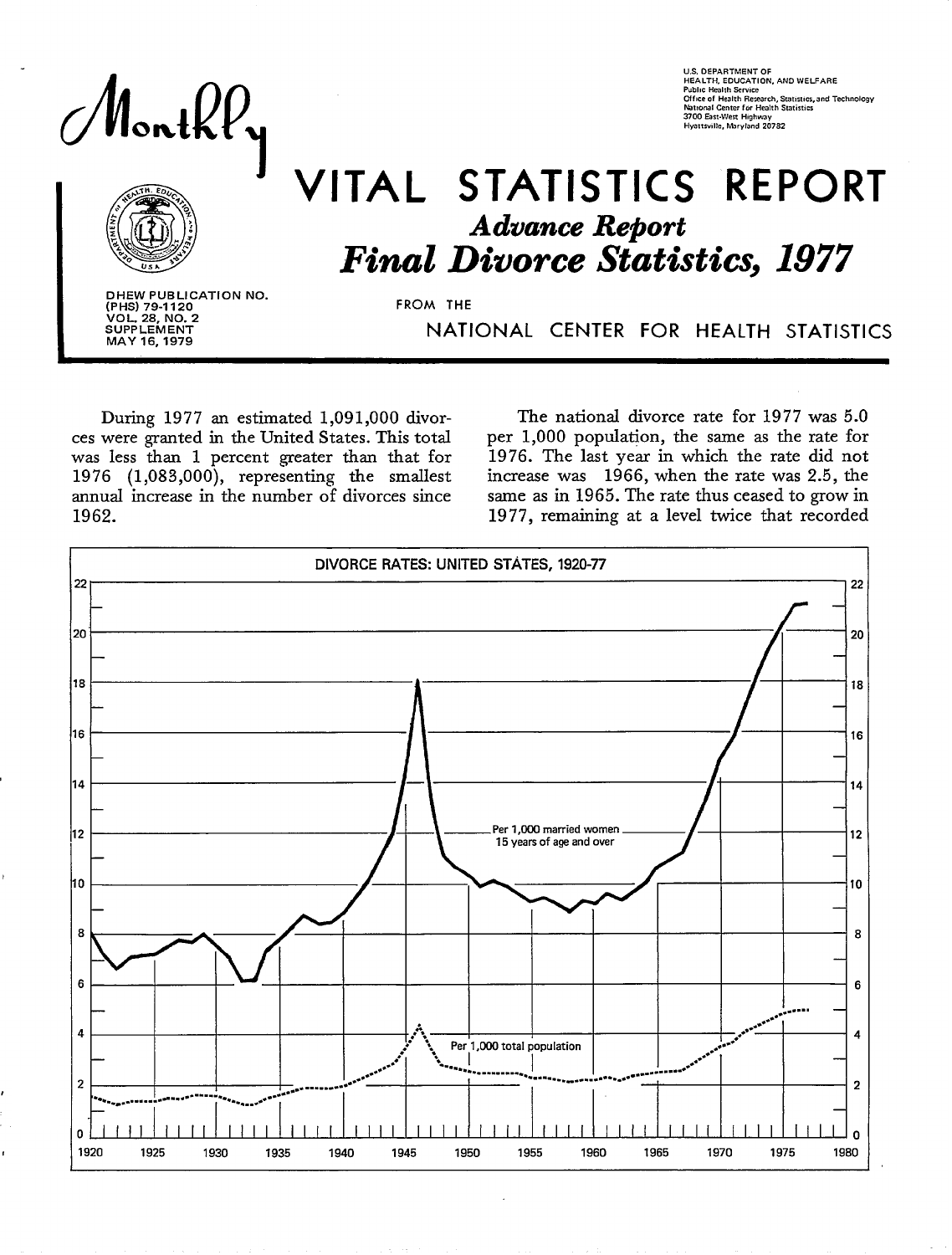

11 years earlier. However, provisional data for 1978 indicate an increase of 2 percent over the final rate for 1977.

The divorce rate for married women also remained unchanged. In both 1976 and 1977 this rate was 21.1 per 1,000 married women 15 years of age and over. Until 1977 this rate had increased every year since 1962, when it stood at 9.4 per 1,000 married women.

In three regions of the United States the divorce rate leveled off, while in a fourth region, the West, there was a downturn. This represented the first decline in any regional rate since 1962, when the rates declined slightly in both the North Central and the South Regions.

Information about characteristics of divorces is available only from States that participate in the divorce-registration area (DRA). Since 1971 the DRA has included 29 States. The number of divorces granted in the DRA in 1977 was 656,339, or 60 percent of the national total.

For the DRA in 1977 the median duration of marriages ending in divorce was 6.6 years, up slightly from the 6.5 years for 1975 and 1976. The figure for 1977 represented the first annual increase in the median duration since 1963, when a figure of 7.5 years was recorded for the DRA.

According to data on ages of divorcing spouses obtained from the DRA, the proportion of persons aged 25-39 years continued to increase. Of those divorcing in 1977 for whom age was reported, 57 percent of the husbands were aged 25-39 years compared with 56 percent in 1976 and 51 percent in 1971, and 54 percent of the wives were aged 25-39 years compared with 53 percent in 1976 and 47 percent in 1971. In 1977 the proportions of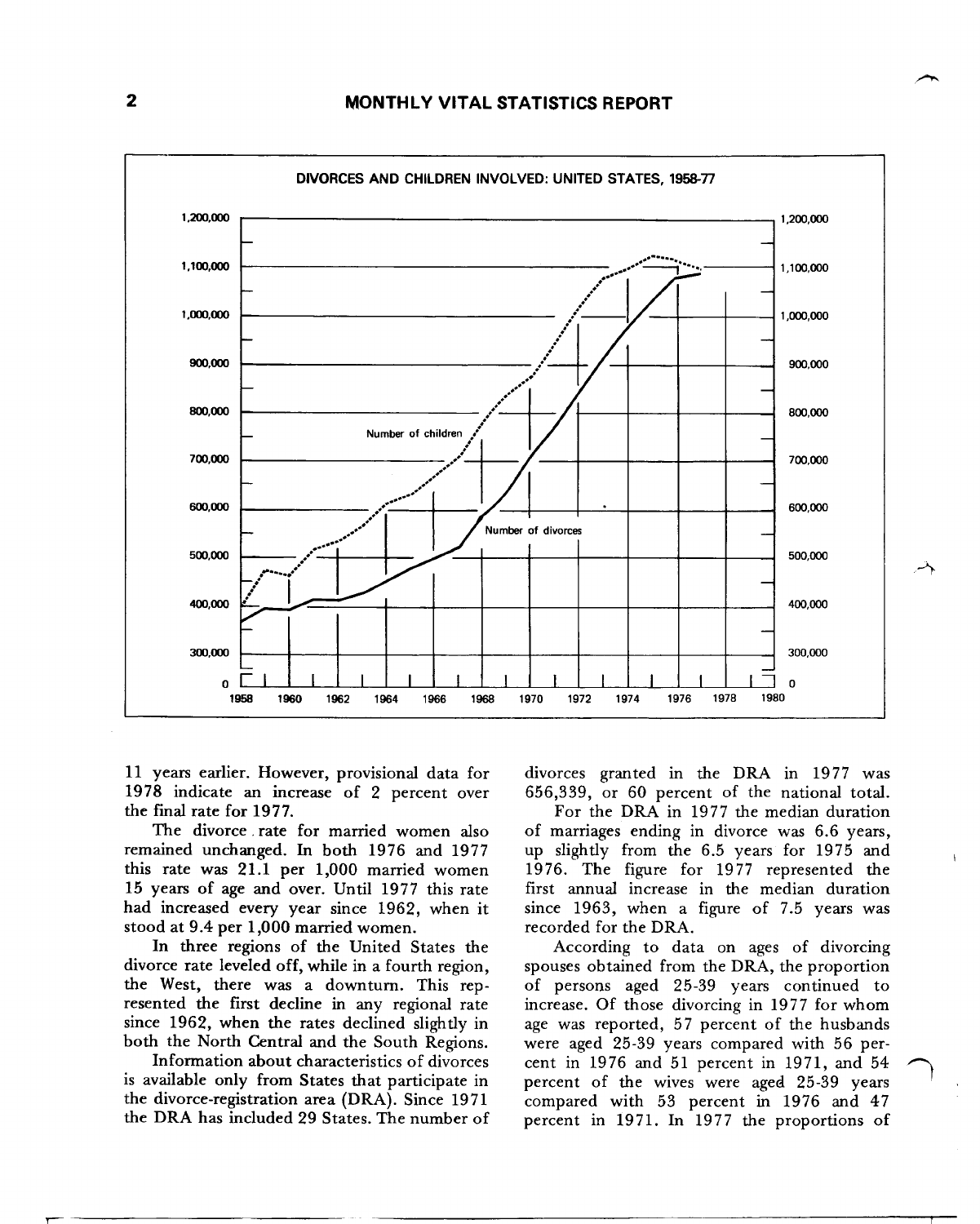spouses under 25 years of age at time of decree declined to 16 percent for divorcing husbands and 26 percent for divorcing wives; these compare with 18 percent of divorcing husbands and 29 percent of divorcing wives in 1971. There were similar declines in the percentages for spouses over 39 years of age at time of decree.

Based on data reported by States in the DRA, the total number of children under 18 vears of age involved in divorce is estimated annually for the United States. The estimate for

1977 was 1,095,000, a 2-percent decline from the 1976 estimate  $(1,117,000)$ . This was the second consecutive decline in the annual number of children affected by divorce, which prior to 1976 has increased each year since 1960.

In 1977 the average number of children per divorce continued to decline, falling to a level of 1.00. Of the couples divorced in the DRA during 1977, 45 percent reported that no children under 18 years of age were involved in the divorce, while 11 percent re-

|  |  | Table 1. DIVORCES AND RATES: UNITED STATES. EACH REGION. DIVISION. AND STATE. 1975-77 |
|--|--|---------------------------------------------------------------------------------------|
|--|--|---------------------------------------------------------------------------------------|

[Data are counts of decrees granted (including reported annulments and dissolutions of marriage) supplied by States except as noted. Figures for the divorce-registration States differ slightly from those based on sample da

| Region, division.                 |          | Number            |                                  |            | Rate       |           | Number<br>Region, division, |         | Rate    |         |      |            |            |
|-----------------------------------|----------|-------------------|----------------------------------|------------|------------|-----------|-----------------------------|---------|---------|---------|------|------------|------------|
| and State                         | 1977     | 1976              | 1975                             | 1977       |            | 1976 1975 | and State                   | 1977    | 1976    | 1975    | 1977 | 1976       | 1975       |
| United States   1,091,000         |          |                   | 1.083,000 <sup>1</sup> 1,036,000 | 15.0       | 5.0        | $^{14.9}$ | West North Central:         |         |         |         |      |            |            |
|                                   |          |                   |                                  |            |            |           | <b>Minnesota</b>            | 14.020  | 413,822 | 13,188  | 3.5  | 43.5       | 3.4        |
|                                   |          |                   |                                  |            |            |           | 10wa                        | 10,890  | 10,817  | 10,304  | 3.8  | 3.8        | 3.6        |
| Regions:                          |          |                   |                                  |            |            |           | Missouri                    | 25.235  | 25,414  | 24.527  | 5.3  | 5.3        | 5.1        |
| Northeast                         | 159,000  | 156,000           | 153,000                          | 3.2        | 3.2        | 3.1       | North Dakota                | 1.952   | 1,861   | 1.713   | 3.0  | 2.9        | 2.7        |
| North Central                     | 271,000  | 273,000           | 261,000                          | 47         | 4.7        | 14.5      | South Dakota                | 2,436   | 2,350   | 2.228   | 3.5  | 3.4        | 3.3        |
| South                             | 1400,000 | 394,000           | <sup>1</sup> 374,000             | 15.7       | 5.7        | 15.5      | Nebraska                    | 6.112   | 5.862   | 5.570   | 3.9  | 3.8        | 3.6        |
| <b>West</b>                       | 261,000  | 260.000           | 248,000                          | 6.6        | 6.7        | 6.5       | Kansas                      | 12.629  | 12,833  | 12.559  | 5.4  | 5.6        | 5.5        |
|                                   |          |                   |                                  |            |            |           | South Atlantic:             |         |         |         |      |            |            |
| Northeast:                        |          |                   |                                  |            |            |           | Delawere                    | 3.030   | 3.233   | 2.761   | 5.2  | 5.6        | 4.8        |
| New England                       | 44.353   | 43,722            | 43,182                           | 3.6        | 3.6        | 3.5       | Maryland                    | 16,617  | 16,101  | 15,398  | 4.0  | 3.9        | 3.8        |
| Middle Atlantic                   | 114,164  | 112,576           | 110,013                          | 3.1        | 3.0        | 3.0       | District of Columbia        | 3,158   | 3,092   | 3,789   | 4.6  | 4.4        | 5.3        |
|                                   |          |                   |                                  |            |            |           | Virginia                    | 21,459  | 21,381  | 19,491  | 4.2  | 4.2        | 3.9        |
| North Central:                    |          |                   |                                  |            |            |           | West Virginia               | 9,605   | 8,893   | 8,632   | 5.2  | 4.9        | 4.8        |
| East North Central <sup>2</sup> . | 197,254  | 199,938           | 186,205                          | 4.8        | 4.9        |           | North Carolina              | 25,013  | 24,327  | 22.107  | 4.5  | 4.4        | 4,1        |
| West North Central                | 73.274   | 72,959            | 70,089                           | 4.3        | 4.3        | 4.2       | South Carolina              | 10.717  | 10.641  | 9.671   | 3.7  | 3.7        | 3.4        |
|                                   |          |                   |                                  |            |            |           | Georgia                     | 30,988  | 31,156  | 29.483  | 6.1  | 6.3        | 6.0        |
| South:                            |          |                   |                                  |            |            |           | Florida                     | 62,370  | 63,223  | 63.446  | 7.4  | 7.5        | 7.6        |
| South Atlantic                    | 182.957  | 182,047           | 174.778                          | 5.3        | 5.4        | 5.2       |                             |         |         |         |      |            |            |
| East South Central                | 79.467   | 79,328            | 74,423                           | 5.7        | 5.8        | 5.5       | East South Central:         |         |         |         |      |            |            |
| West South Central <sup>2</sup>   | 136.203  | 132,309           | 122,783                          |            | 6.2        |           | Kentucky                    | 15.530  | 16.027  | 14.508  | 4.5  | 4.7        | 4.3        |
| West:                             |          |                   |                                  |            |            |           | Tennessee                   | 27,421  | 27,002  | 24.611  | 6.4  | 6.4        | 5.9        |
|                                   | 77.278   |                   |                                  |            |            |           | Alabama                     | 23,757  | 24,056  | 23,001  | 6.4  | 6.6<br>5.2 | 6.4<br>5.2 |
| Mountain<br>Pacific               | 183,426  | 75.534<br>184,888 | 70,721<br>177.032                | 7,7<br>6.3 | 7.7<br>6.4 | 7.3       | <b>Mississippi</b>          | 12,759  | 12,243  | 12,303  | 5.3  |            |            |
|                                   |          |                   |                                  |            |            | 6.3       | West South Central:         |         |         |         |      |            |            |
|                                   |          |                   |                                  |            |            |           | Arkansas <sup>2</sup>       | 19.222  | 18.365  | 16.737  | 9.0  | 8.7        | 7.9        |
| New England:                      |          |                   |                                  |            |            |           | Louisiana <sup>2</sup>      | 12,910  | 12,550  | 8.720   |      | 3.3        |            |
| Maine                             | 5.671    | 5.540             | 5.543                            | 5.2        | 5.2        | 5.2       | Oklahoma                    | 21,806  | 21,489  | 20.641  | 7.8  | 7.8        | 7.6        |
| New Hampshire                     | 4.417    | 4,322             | 4.241                            | 5.2        | 5.3        | 5.2       | Texas                       | 82,265  | 79,905  | 76,685  | 6.4  | 6.4        | 6.3        |
| Vermont                           | 2.131    | 1,905             | 1,921                            | 4.4        | 4.0        | 4.1       |                             |         |         |         |      |            |            |
| Massachusetts                     | 16.492   | 16,974            | 16,581                           | 2.9        | 2.9        | 2.8       | Mountain:                   |         |         |         |      |            |            |
| Rhode Island                      | 3.420    | 3.276             | 2,658                            | 3.7        | 3.5        | 2.9       | Montana                     | 4.692   | 4,850   | 4.286   | 6.2  | 6.4        | 5.7        |
| Connecticut                       | 12,222   | 11,705            | 12,238                           | 3.9        | 3.8        | 4.0       | Idaho                       | 6.013   | 5.699   | 5.203   | 7.0  | 6.9        | 6.3        |
|                                   |          |                   |                                  |            |            |           | <b>Wvoming</b>              | 3,068   | 2,850   | 2.835   | 7.6  | 7.3        | 7.6        |
|                                   |          |                   |                                  |            |            |           | Colorado                    | 20,557  | 17.520  | 15.733  | 7.8  | 6.8        | 6.2        |
| Middle Atlantic:                  |          |                   |                                  |            |            |           | <b>New Mexico</b>           | 9.143   | 9,118   | 8,413   | 7.7  | 7.8        | 7,3        |
| New York                          | 55,803   | 54,229            | 55,612                           | 3.1        | 3.0        | 3.1       | Arizona                     | 16,578  | 19,029  | 17,577  | 7.2  | 8.4        | 7.9        |
| New Jersey                        | 20.493   | 21,816            | 19,446                           | 2.8        | 3.0        | 2.7       | <u>Utah</u>                 | 6.947   | 6.170   | 6.132   | 5.5  | 5.0        | 5.1        |
| Pennsylvania                      | 37.868   | 36,531            | 34,955                           | 3.2        | 3.1        | 3.0       | Nevada                      | 10,280  | 10,296  | 10.542  | 16.2 | 16.9       | 17.8       |
|                                   |          |                   |                                  |            |            |           | Pacific:                    |         |         |         |      |            |            |
| East North Central:               |          |                   |                                  |            |            |           | Washington                  | 26,679  | 27.072  | 25.848  | 7.3  | 7.5        | 7.3        |
| Ohio                              | 57,266   | 59,251            | 52,626                           | 5.4        | 5.5        | 4.9       | Oregon                      | 16,372  | 16,070  | 15,562  | 6.9  | 6.9        | 6.8        |
| Indiana <sup>2</sup>              | 333,338  | 31,193            | 28.755                           | $^{3}6.3$  | 5.9        | $\bullet$ | California                  | 132,193 | 133.824 | 128,492 | 60   | 6.2        | 6.1        |
| Illinois                          | 48,980   | 51,810            | 50.954                           | 4.4        | 4.6        | 4.6       |                             |         |         |         |      |            |            |
| Michigan                          | 43.036   | 43,101            | 40.782                           | 4.7        | 4.7        | 4.5       | Alaska                      | 3.581   | 3.210   | 2,865   | 8.8  | 8.4        | 8.1        |
| Wisconsin                         | 14.634   | 14,583            | 13,088                           | 3.1        | 3.2        | 2.8       | Hawaii                      | 4,601   | 4.712   | 4,265   | 5.1  | 5.3        | 4.9        |
|                                   |          |                   |                                  |            |            |           |                             |         |         |         |      |            |            |

<sup>1</sup> Figures include estimates.

<sup>2</sup>Data are incomplete.

<sup>3</sup>Data include divorce petitions filed for some counties.

<sup>4</sup>Data are estimated,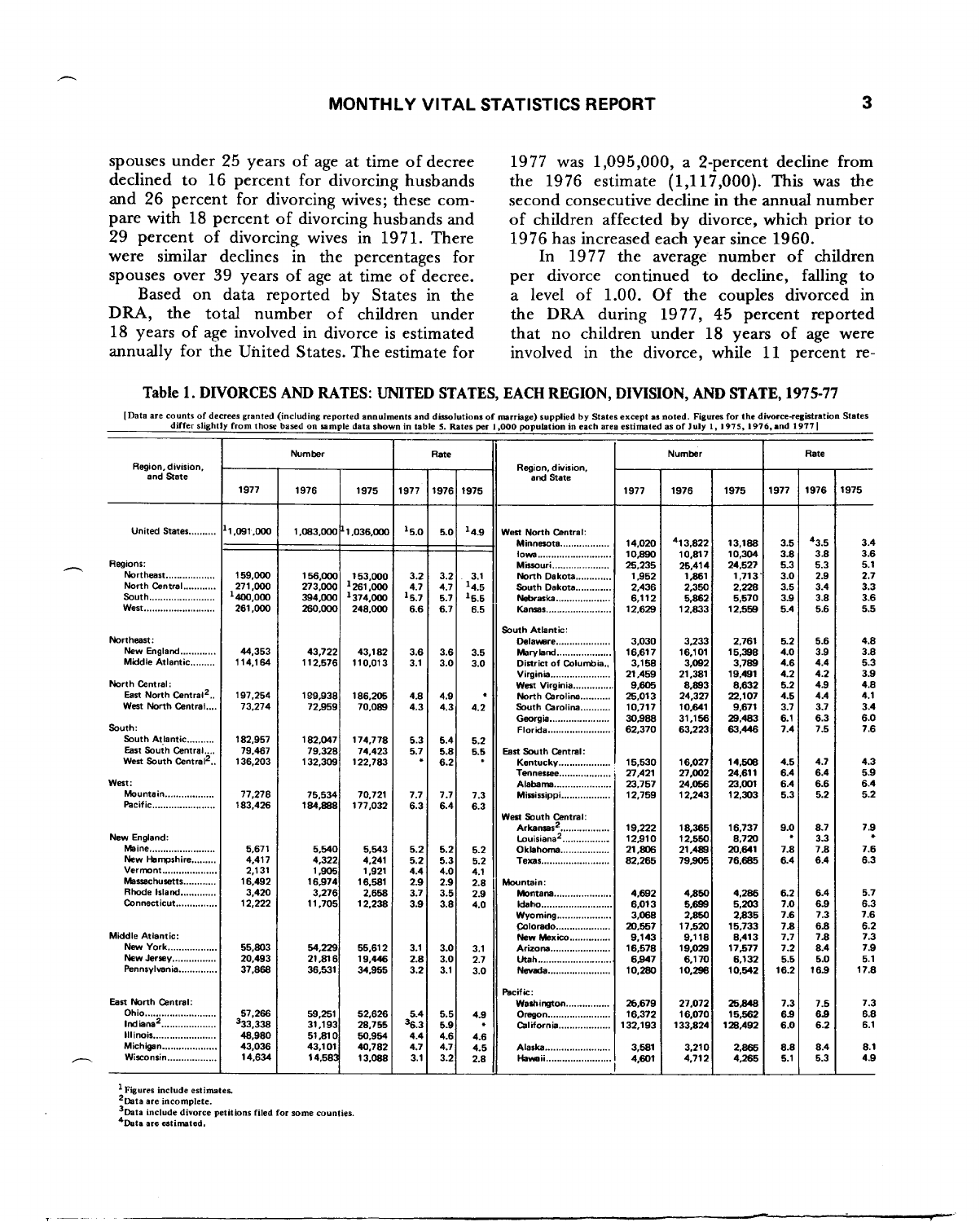ported that 3 children or more were involved. In 1964, when the average number of children per decree was highest, data for the DRA showed that 37 percent of all divorcing couples reported no children under 18 years of age, and 20 percent reported 3 children or more involved.

The rate per 1,000 children under 18 years of age relates the number of children involved in divorce in a given year to the total number of children under 18 in the population that year.

#### Table 2. DIVORCES AND ANNULMENTS AND RATES: UNITED STATES, 1950-77

[Data refer only to events occurring within the United States. **Alaska included beginning 1959 a'nd Hawaii,** 1960]

|                      |                                     | Rate per $1,000^1 -$ |                                       |  |  |  |
|----------------------|-------------------------------------|----------------------|---------------------------------------|--|--|--|
| Year                 | Divorces<br>and<br>annulments       | Total<br>population  | Married<br>women 15<br>vears and over |  |  |  |
| 1977<br>1976<br>1975 | 1,091,000<br>1,083,000<br>1,036,000 | 5.0<br>5.0<br>4.9    | 21.1<br>21.1<br>20.3                  |  |  |  |
| 1974                 | 977,000                             | 4.6                  | 19.3                                  |  |  |  |
| 1973                 | 915,000                             | 4.4                  | 18.2                                  |  |  |  |
| 1972                 | 845,000                             | 4.1                  | 17.0                                  |  |  |  |
| 1971                 | 773,000                             | 3.7                  | 15.8                                  |  |  |  |
| 1970                 | 708,000                             | 3.5                  | 14.9                                  |  |  |  |
| 1969                 | 639,000                             | 3.2                  | 13.4                                  |  |  |  |
| 1968                 | 584,000                             | 2.9                  | 12.5                                  |  |  |  |
| 1967                 | 523,000                             | 2.6                  | 11.2                                  |  |  |  |
| 1966                 | 499,000                             | 2.5                  | 10.9                                  |  |  |  |
| 1965                 | 479,000                             | 2.5                  | 10.6                                  |  |  |  |
| 1964                 | 450,000                             | 2.4                  | 10.0                                  |  |  |  |
| 1963                 | 428,000                             | 2.3                  | 9.6                                   |  |  |  |
| 1962                 | 413,000                             | 2,2                  | 9,4                                   |  |  |  |
| 1961                 | 414,000                             | 2.3                  | 9.6                                   |  |  |  |
| 1960                 | 393,000                             | 2.2                  | 9.2                                   |  |  |  |
| 1959                 | 395,000                             | 2.2                  | 9.3                                   |  |  |  |
| 1958                 | 368,000                             | 2.1                  | 8.9                                   |  |  |  |
| 1957                 | 381,000                             | 2.2                  | 9.2                                   |  |  |  |
| 1956                 | 382,000                             | 2.3                  | 9.4                                   |  |  |  |
| 1955                 | 377,000                             | 2.3                  | 9.3                                   |  |  |  |
| 1954                 | 379,000                             | 2.4                  | 9.5                                   |  |  |  |
| 1953                 | 390,000                             | 2.5                  | 9.9                                   |  |  |  |
| 1952                 | 392,000                             | 2.5                  | 10.1                                  |  |  |  |
| 1951                 | 381,000                             | 2.5                  | 9.9                                   |  |  |  |
| 1950                 | 385,000                             | 2.6                  | 10.3                                  |  |  |  |

<sup>1</sup>Data are based on population enumerated as of April 1 for 1950, 1960, and 1970, and estimated as of July 1 for all other **years.** 

In 1977 this rate was 17.0, declining for the first time since 1960, when a rate of 7.2 was reported. The rate increased each year after 1960, reaching a level of 17.1 in 1976.

The statistics for the DRA presented in this report are based on sample data and consequently are subject to sampling variability. Further discussion of sampling variability appears in the Technical Notes.

# Table 3. MEDIAN DURATION OF MARRIAGE PRIOR TO DIVORCE OR ANNULMENT: DIVORCE REGISTRATION AREA AND EACH REGISTRA-TION STATE, 1975-77

[Based on sample data. Medians computed on data by single years, excluding duration of marriage not stated. The divorceregistration area included 29 States in 1975, 1976, and 1977]

|                      | Median duration of marriage |      |      |  |  |  |
|----------------------|-----------------------------|------|------|--|--|--|
| Area                 | 1977                        | 1976 | 1975 |  |  |  |
| Divorce-registration |                             |      |      |  |  |  |
| area <b></b>         | 6.6                         | 6.5  | 6.5  |  |  |  |
|                      |                             |      |      |  |  |  |
| Alabama              | 4.9                         | 4.8  | 4.7  |  |  |  |
| Alaska               | 5.0                         | 5.2  | 5.1  |  |  |  |
| California           | 7.0                         | 6.9  | 6.8  |  |  |  |
| Connecticut          | 8.3                         | 8.2  | 8.2  |  |  |  |
| Georgia              | 5.3                         | 5.3  | 5.2  |  |  |  |
| Hawaii               | 5.7                         | 5.4  | 5.4  |  |  |  |
| Idaho                | 5.0                         | 4.6  | 4.8  |  |  |  |
| illinois             | 6.2                         | 6.1  | 6.1  |  |  |  |
|                      | 5.8 <sub>2</sub>            | 5.7  | 5.5  |  |  |  |
| Kansas               | 5.2                         | 5.0  | 5.2  |  |  |  |
| Kentucky             | 5.6                         | 5.6  | 59   |  |  |  |
| Maryland             | 8.4                         | 7.9  | 8.3  |  |  |  |
| Michigan             | 7.0                         | 6.6  | 6.8  |  |  |  |
| Missouri             | 5.5                         | 5.7  | 5.6  |  |  |  |
| Montana              | 5.1                         | 5.0  | 4.7  |  |  |  |
| Nebraska             | 6.1                         | 5.8  | 5.9  |  |  |  |
| New York             | 8.1                         | 7.9  | 8.0  |  |  |  |
| Ohio                 | 6.0                         | 5.9  | 6.0  |  |  |  |
| Oregon               | 6.0                         | 6.0  | 5.8  |  |  |  |
| Pennsylvania         | 7.7                         | 7.8  | 7.7  |  |  |  |
| Rhode Island         | 8.2                         | 8.1  | 7.8  |  |  |  |
| South Carolina       | 6.8                         | 6.8  | 6.6  |  |  |  |
| South Dakota         | 5.8                         | 5.6  | 5.6  |  |  |  |
| Tennessee            | 5.3                         | 5.2  | 5.3  |  |  |  |
|                      | 4.8                         | 5.1  | 4.9  |  |  |  |
| Vermont              | 7.8                         | 7.6  | 7.5  |  |  |  |
| Virginia             | 7.8                         | 7.7  | 7.7  |  |  |  |
| Wisconsin            | 7.0                         | 7.2  | 7.0  |  |  |  |
| Wyoming              | 4.6                         | 4.3  | 4.7  |  |  |  |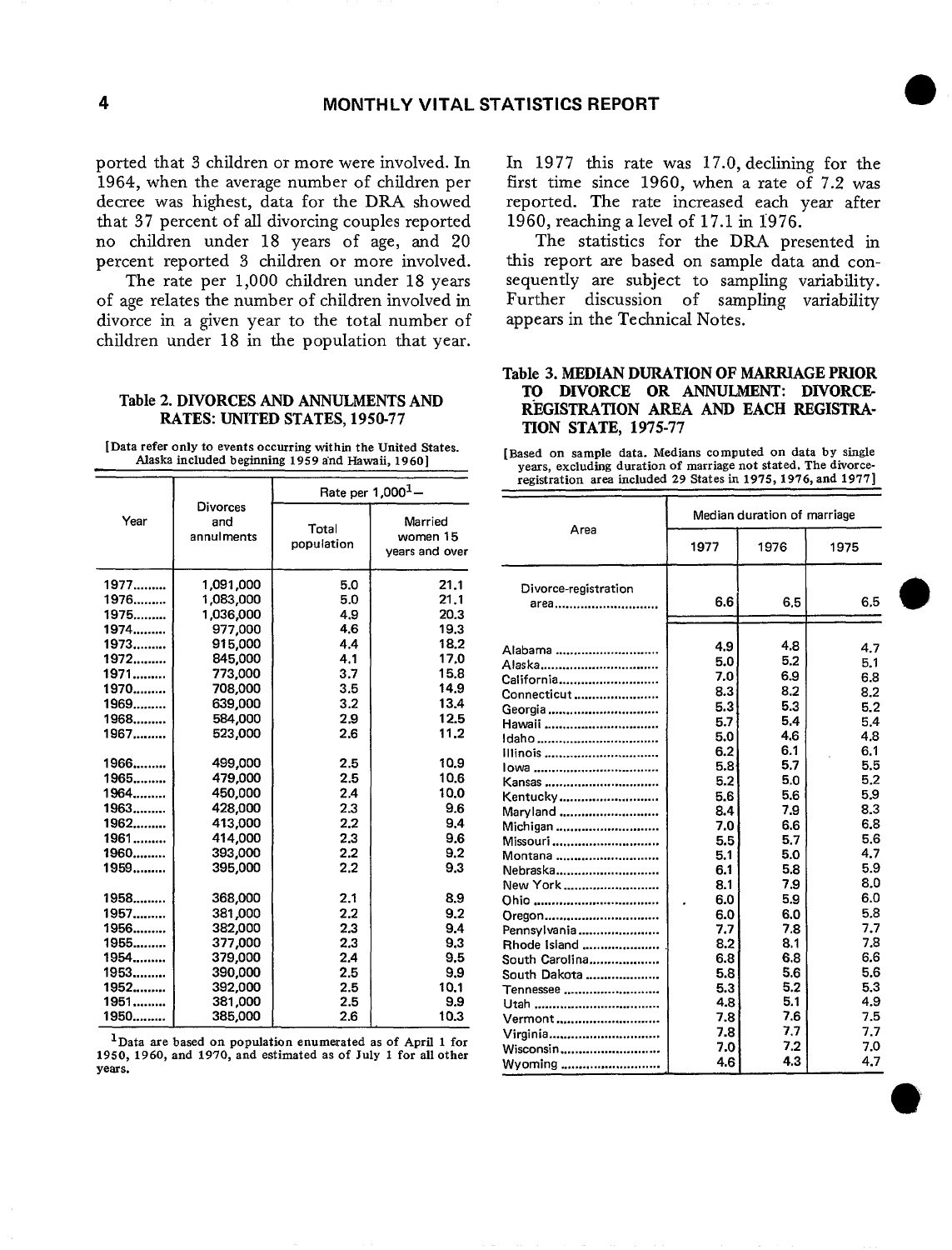# **MONTHLY VITAL STATISTICS REPORT 5**

# **Table 4. ESTIMATED NUMBER OF CHILDREN INVOLVED IN DIVORCES AND ANNULMENTS, AVERAGE NUMBER OF CHILDREN PER DECREE, AND RATE PER 1,000 CHILDREN UNDER 18 YEARS OF AGE: UNITED STATES, 1954-77**

[Refers only to events occurring within the United States. For 1960-77 estimated from frequencies based on sample; for all other years estimated from total counts. For estimating method see Technical Notes]

| Year | Estimated number of<br>children involved | Average number of<br>children per decree | Rate per 1,000 children<br>under 18 years of age |
|------|------------------------------------------|------------------------------------------|--------------------------------------------------|
|      | 1,095,000                                | 1.00                                     | 17.0                                             |
|      | 1,117,000                                | 1.03                                     | 17.1                                             |
|      | 1,123,000                                | 1.08                                     | 16.9                                             |
|      | 1,099,000                                | 1.12                                     | 16.3                                             |
|      | 1,079,000                                | 1.17                                     | 15.8                                             |
|      | 1,021,000                                | 1.20                                     | 14.8                                             |
|      | 946,000                                  | 1.22                                     | 13.6                                             |
|      | 870,000                                  | 1.22                                     | 12.5                                             |
|      | 840,000                                  | 1.31                                     | 11.9                                             |
|      | 784,000                                  | 1.34                                     | 11.1                                             |
|      | 701,000                                  | 1.34                                     | 9.9                                              |
|      | 669,000                                  | 1.34                                     | 9.5                                              |
|      | 630,000                                  | 1.32                                     | 8.9                                              |
|      | 613,000                                  | 1,36                                     | 8.7                                              |
|      | 562,000                                  | 1.31                                     | 8.2                                              |
|      | 532,000                                  | 1.29                                     | 7.9                                              |
|      | 516,000                                  | 1.25                                     | 7.8                                              |
|      | 463,000                                  | 1.18                                     | 7.2                                              |
|      | 468,000                                  | 1.18                                     | 7.5                                              |
|      | 398,000                                  | 1.08                                     | 6.5                                              |
|      | 379,000                                  | 0.99                                     | 6.4                                              |
|      | 361,000                                  | 0.95                                     | 6.3                                              |
|      | 347,000                                  | 0.92                                     | 6.3                                              |
|      | 341.000                                  | 0.90                                     | 6.4                                              |

| <b>SYMBOLS</b>                                                                                |     |
|-----------------------------------------------------------------------------------------------|-----|
|                                                                                               |     |
|                                                                                               |     |
|                                                                                               |     |
| Quantity more than 0 but less than 0.05-----                                                  | 0.በ |
| Figure does not meet standards of<br>reliability or precision-------------------------------- | ÷   |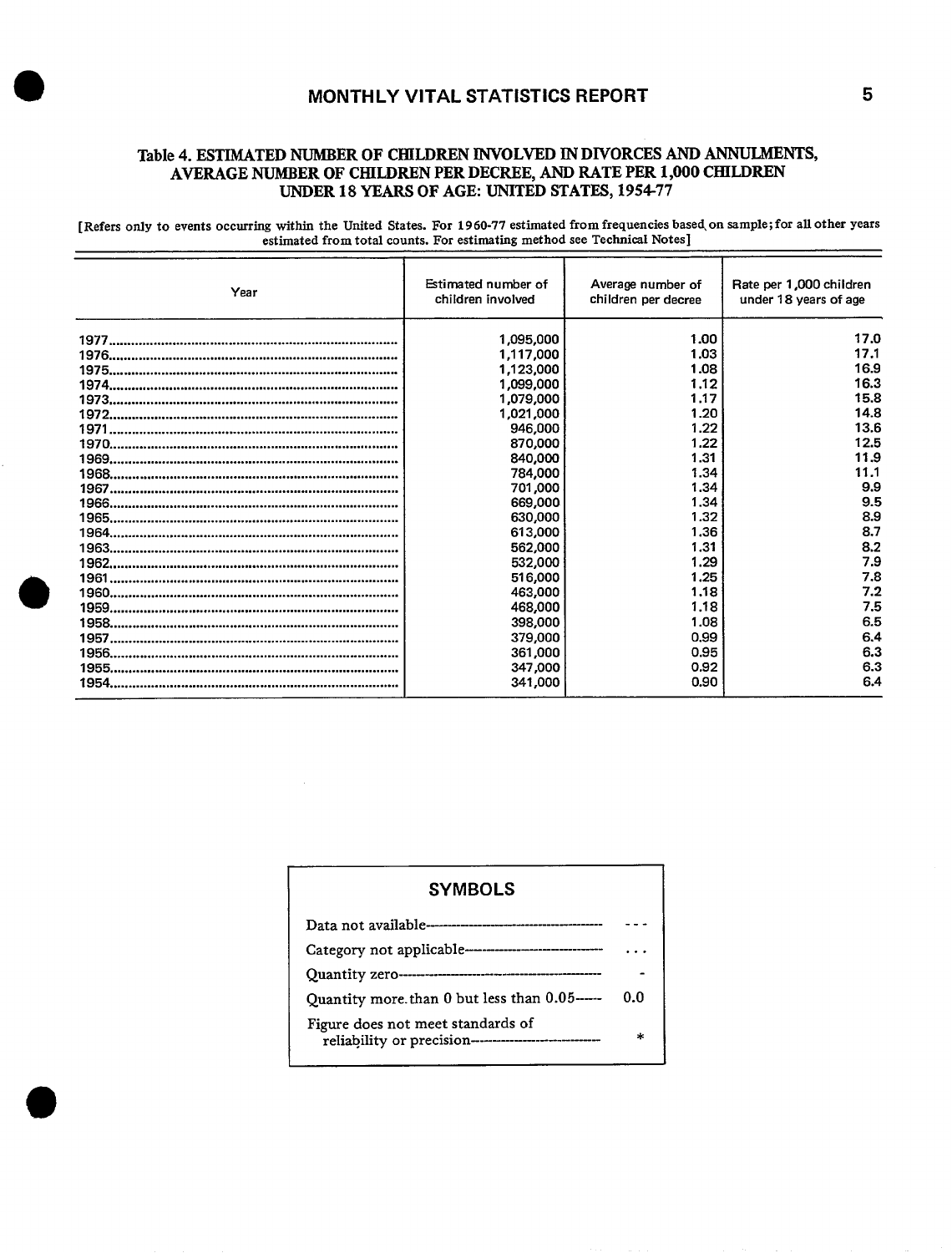# **6 MONTHLY VITAL STATISTICS REPORT**

# Table 5. DIVORCES AND ANNULMENTS BY NUMBER OF CHILDREN REPORTED: DIVORCE-REGISTRATION **AREA AND EACH REGISTRATION STATE, 1977**

|                      | <b>All</b>                      | Number of children reported |         |              |        |        |                 |                |  |
|----------------------|---------------------------------|-----------------------------|---------|--------------|--------|--------|-----------------|----------------|--|
| <b>Area</b>          | divorces<br>and an-<br>nulments | <b>None</b>                 | 1       | $\mathbf{2}$ | 3      | 4      | 5<br>or<br>more | Not.<br>stated |  |
| Divorce-registration |                                 |                             |         |              |        |        |                 |                |  |
|                      | 656,339                         | 289,428                     | 162,616 | 120,519      | 46.608 | 15,731 | 6,925           | 14,512         |  |
|                      | 23,830                          | 11,130                      | 5,990   | 3,910        | 1,380  | 710    | 150             | 560            |  |
|                      | 3,579                           | 1.744                       | 829     | 641          | 226    | 81     | 31              | 27             |  |
|                      | 131,360                         | 60.260                      | 30.920  | 22,940       | 8,100  | 1,940  | 860             | 6,340          |  |
| Connecticut          | 12,374                          | 4,962                       | 2,906   | 2.692        | 1,108  | 350    | 150             | 206            |  |
|                      | 30,950                          | 15,440                      | 7.490   | 5,000        | 1,730  | 680    | 290             | 320            |  |
|                      | 4,602                           | 2.020                       | 1,096   | 876          | 380    | 140    | 86              | 4              |  |
|                      | 6,014                           | 2.690                       | 1,464   | 1.168        | 410    | 144    | 90              | 48             |  |
|                      | 48,980                          | 21,517                      | 12,005  | 9,041        | 3,759  | 1,362  | 671             | 625            |  |
|                      | 10,890                          | 4.048                       | 2,842   | 2.284        | 934    | 378    | 154             | 250            |  |
|                      | 12,660                          | 5,390                       | 3,345   | 2,525        | 980    | 325    | 90              | 5              |  |
| Kentucky             | 15,630                          | 6,770                       | 4,410   | 2,580        | 900    | 295    | 195             | 480            |  |
|                      | 16,535                          | 7,160                       | 4.555   | 2,980        | 1,030  | 340    | 130             | 340            |  |
|                      | 42,870                          | 17,640                      | 9,490   | 8,270        | 3,480  | 1,330  | 480             | 2,180          |  |
|                      | 25,328                          | 11,687                      | 6.791   | 4,396        | 1.590  | 526    | 241             | 97             |  |
|                      | 4,830                           | 2,176                       | 1,182   | 940          | 324    | 92     | 68              | 48             |  |
|                      | 6,126                           | 2,550                       | 1,549   | 1,248        | 504    | 190    | 85              |                |  |
| New York             | 55.802                          | 24.671                      | 13.037  | 10.534       | 4.307  | 1,532  | 683             | 1,038          |  |
|                      | 57,380                          | 24,520                      | 14,780  | 10,920       | 4,660  | 1,760  | 620             | 120            |  |
|                      | 16,385                          | 7,590                       | 3,935   | 3.175        | 1,100  | 270    | 100             | 215            |  |
| Pennsylvania         | 37,920                          | 14,840                      | 9,640   | 7,690        | 3,000  | 1,160  | 630             | 960            |  |
| Rhode Island         | 3,420                           | 1,218                       | 880     | 681          | 325    | 146    | 84              | 86             |  |
| South Carolina       | 10.718                          | 4.767                       | 2.996   | 1,928        | 716    | 193    | 108             | 10             |  |
| South Dakota         | 2,436                           | 915                         | 645     | 542          | 212    | 73     | 42              | 7              |  |
|                      | 27.510                          | 13,230                      | 7,550   | 4,330        | 1,590  | 430    | 220             | 160            |  |
|                      | 6,924                           | 2,736                       | 1,656   | 1,284        | 630    | 210    | 152             | 256            |  |
|                      | 2,132                           | 837                         | 485     | 451          | 213    | 85     | 42              | 19             |  |
|                      | 21,464                          | 9.629                       | 5.733   | 3,906        | 1.460  | 455    | 207             | 74             |  |
|                      | 14,610                          | 5,865                       | 3,655   | 3.035        | 1.330  | 480    | 230             | 15             |  |
|                      | 3,080                           | 1,426                       | 760     | 552          | 230    | 54     | 36              | 22             |  |

#### **[Baaed on sample data. Data related to children under 18 years of age]**

<sup>1</sup>Data are for number of children affected by decree.

**final divorce statistics This report represents summary tabulations from the be published in** *Vital*  **for 1977. More detailed tabulations for 1977 will**  *and Divorce.* **Prior to,**  *Statktics of the United States,* **Volume** *III-Marriage*  **for Health Statistics the publication of that volume, the National Center possible. will respond to requests for unpublished data whenever** 

۳Ī